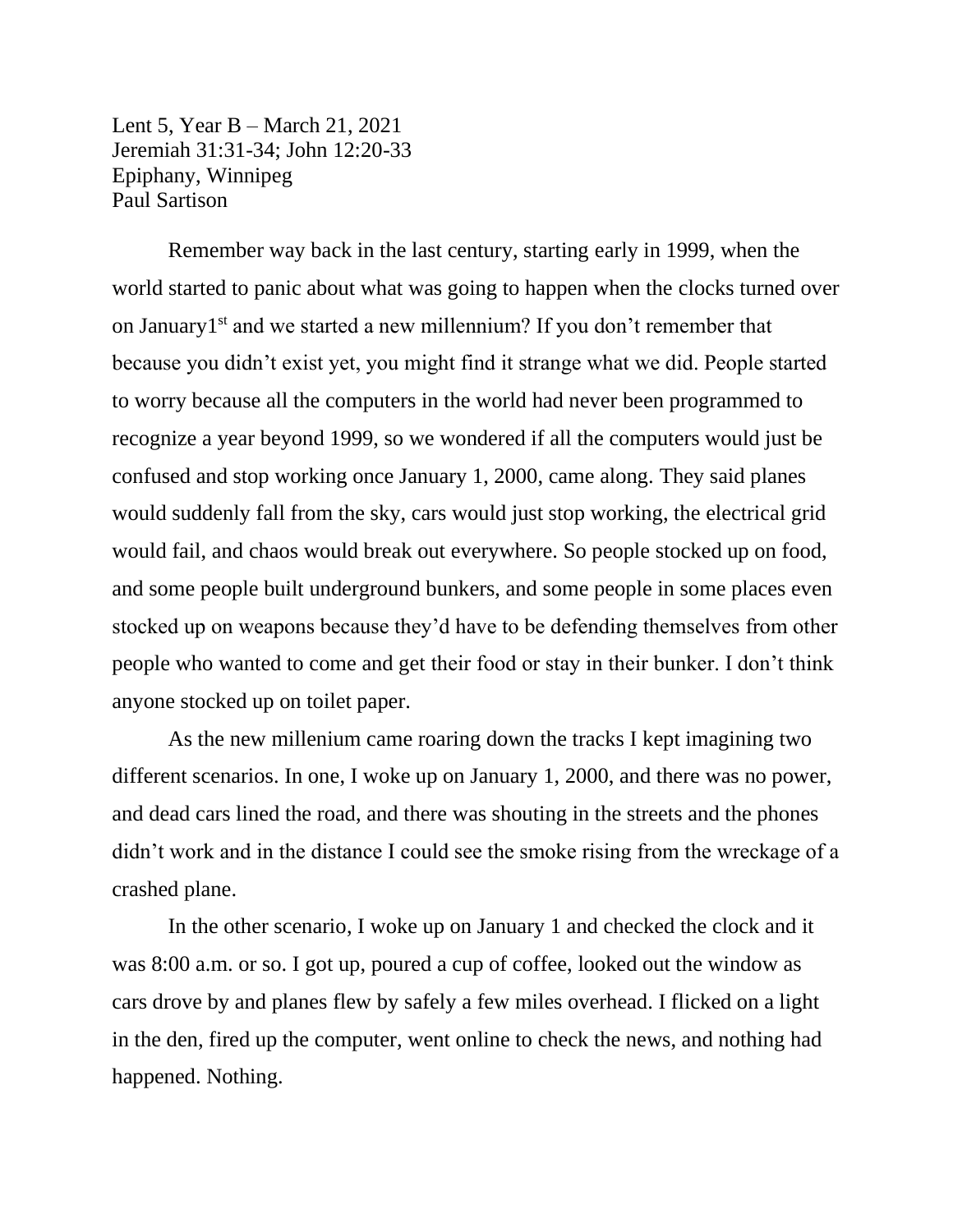As I imagined those two scenes, I feared the second one more, where nothing had changed. My old worries would still be there because no new terrors had taken their place; I'd still be insecure in all the same ways and I'd still have the same hangups I always did. The old order of a world that made there be so many people who had nothing, nothing at all, would be safely preserved for everyone who benefits from it. Whatever was wrong with anything wouldn't have been shaken up to make way for something better. It might sound strange, but I was more afraid that everything would just stay the same than that everything would change.

The computers didn't crash in the year 2000, but in the year 2020 we got this virus. And so much did crash, and so much did change…and I'm not happy about it. I don't need to tell all the ways, because all of us have seen and heard and felt what COVID has done to this world and this community. We see and hear and feel how it's shaping us and tugging at us and churning and turning us upside down inside.

So we welcome the good news that's starting to take shape now. More and more of us are getting that shot in the arm that takes us a step closer to something better than what we've known this past year, and I for one can't wait for the change. But I can't help but wonder what to hope for and what to look for as we move ahead. We all hope for the things we've been able to do before, like sing in church and laugh over dinner with friends…or hug…or see someone smile without that mask in the way, or have fourteen people over to the house or travel somewhere without a quarantine at the end. But do we really want things just to return to what they were? So that whatever was wrong with the world just keeps on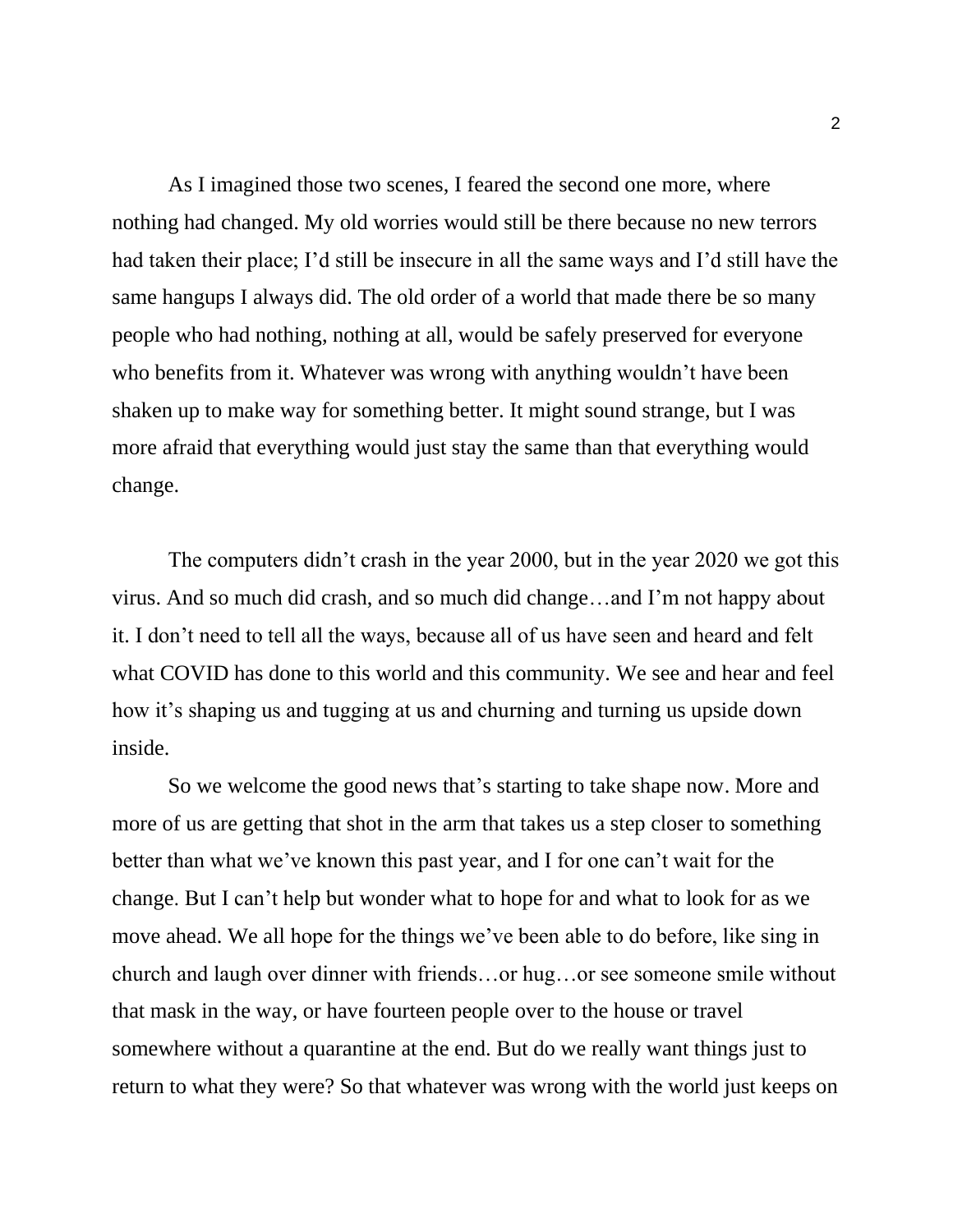being wrong, like nothing's changed? So that whatever you worried about back then will continue to trouble you now, so that if I was grumpy or judgemental a year ago I'll go right back to it in a month or two; so that if our country and economy just accepted that some people could be left behind and put aside we can just keep on with it now? "Normal" before was never perfect. It needs a shake up. But it's all we've known, and it is all being shaken up now and something different is on the way. But we don't know what it is.

It's like a line from a short prayer by Nadia Bolz-Weber: "I'm so afraid that I will never be who I once was. And I am also afraid that I will be."

We're living in a strange in-between time right now. But it fits while we make this journey through Lent; while we reflect and repent and turn away from ways of brokenness and sin that we've known; while we turn back to our God who writes the ways of life on our heart. This strange in-between time is a good space to be in while we move to this holiest time of year when we will watch and wait between a crucifixion and death and an empty tomb that overflows with new life.

The prophet Jeremiah spoke a word for us in these in between times a few minutes ago. It was a word from God about a new covenant, a new relationship, a new way that was not like before. Jeremiah's people at the time were in the middle of a national disaster: Their nation had been taken over by a foreign superpower, and the holy city and the holy temple had been destroyed and left in ruins. So many of the people had been carried away to live in exile, and so many more of the people had fled for borders to the west or to the north, or just to the hills to hide and wonder and wait and, they hope, to be safe.